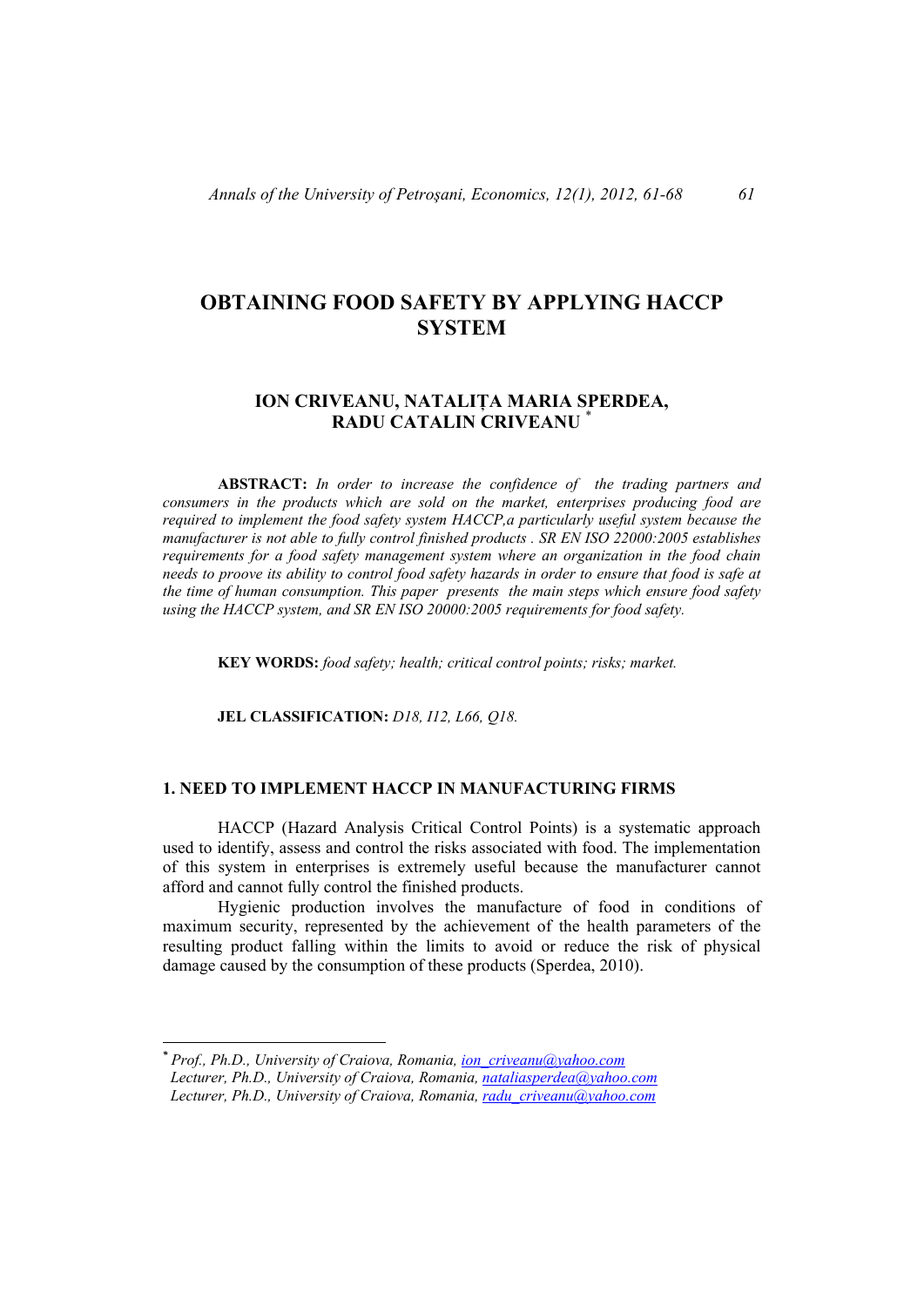Successful implementation of HACCP system requires work and commitment of all employees, including managers of food production units, requiring a team approach as well.

The application of HACCP involves food, safely produced and consumed by taking control in all processes: from farm to table.

This system enjoys international recognition, being effective in keeping food safe as well as obtaining proper food for human consumption.

Besides the pursuit of food security, other benefits of this system include the effective use of resources and equipment used in producing safe food. In addition, the HACCP system can promote international trade and confidence of consumers in buying safe food.

# **2. HACCP PRINCIPLES**

Hazard Analysis Critical Control Points is a systematic approach to food safety and its main goal is to apply the seven basic principles (Figure 1.). The general principles are the foundation that may ensure food hygiene. This follows the food chain from primary production to the consumer, recommending the use of HACCP system to improve the safety level of the product.

Risk assessment should be carried out during the product design and manufacturing process technology to define critical control points before starting manufacturing. Risk assessment is performed in two stages: evaluating the type of product depending on its risks and the second one is the evaluation of its risks considering the degree of the risk.

Determination of critical control points can be made at any stage of the manufacturing process when necessary and possible to control the identified risks. A critical control point is any point or stage in a production system where the loss of control may therefore endanger consumer health (eg heat treatment, refrigeration, freezing, cleaning machinery, production facilities, etc.).

Critical limits are established for selected parameters in each critical control point. The most used critical limits are: temperature, acidity, time, humidity, pH, nitrite content, salt content etc.

The monitoring and monitoring results must be documented and interpreted as monitoring errors may cause critical food defects.

Establishing corrective actions means considering deviations from the critical limits, deviations revealed after monitoring, and aimed at eliminating risks and at the same time, insurance products harmlessness. All occurred deviations and corrective measures must be recorded as they represent the HACCP plan documentation. These records shall be kept until the expiry date of the batch.

When establishing which procedures will be chosen to check wheather the HACCP system is working properly or not, the use of already known methods, procedures and tests should be taken into consideration. Verification is to confirm if the HACCP system identified all risks and check if they are kept under control.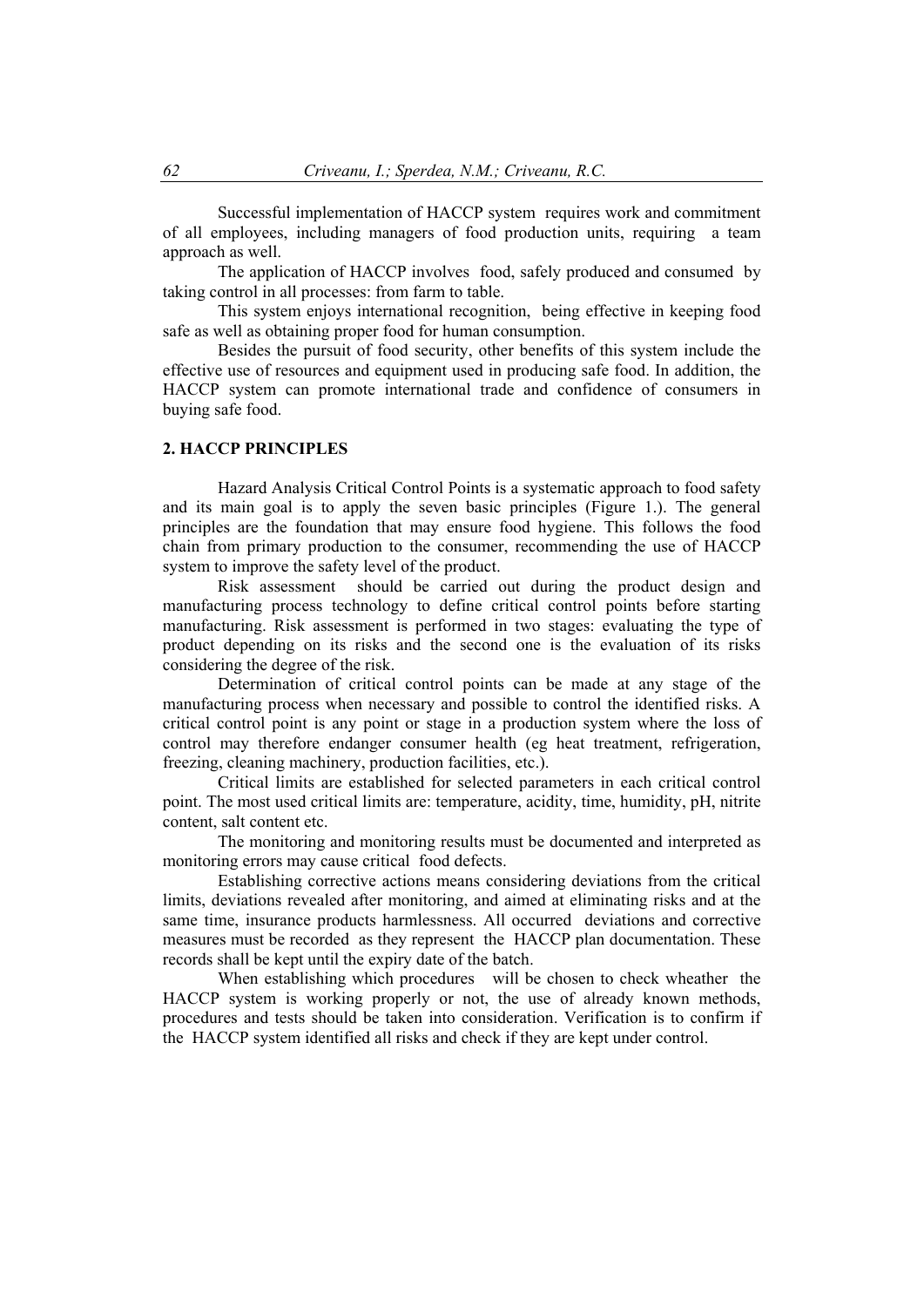

*Source: Scheme designed by SR EN ISO 22000/2007* 

## **Figure 1. HACCP Principles**

# **3. THE STEPS FOR IMPLEMENTING HACCP SYSTEM**

The seven principles of HACCP method can be applied BY FOLLOWING A logical sequence that includes 14 steps presented in table 1.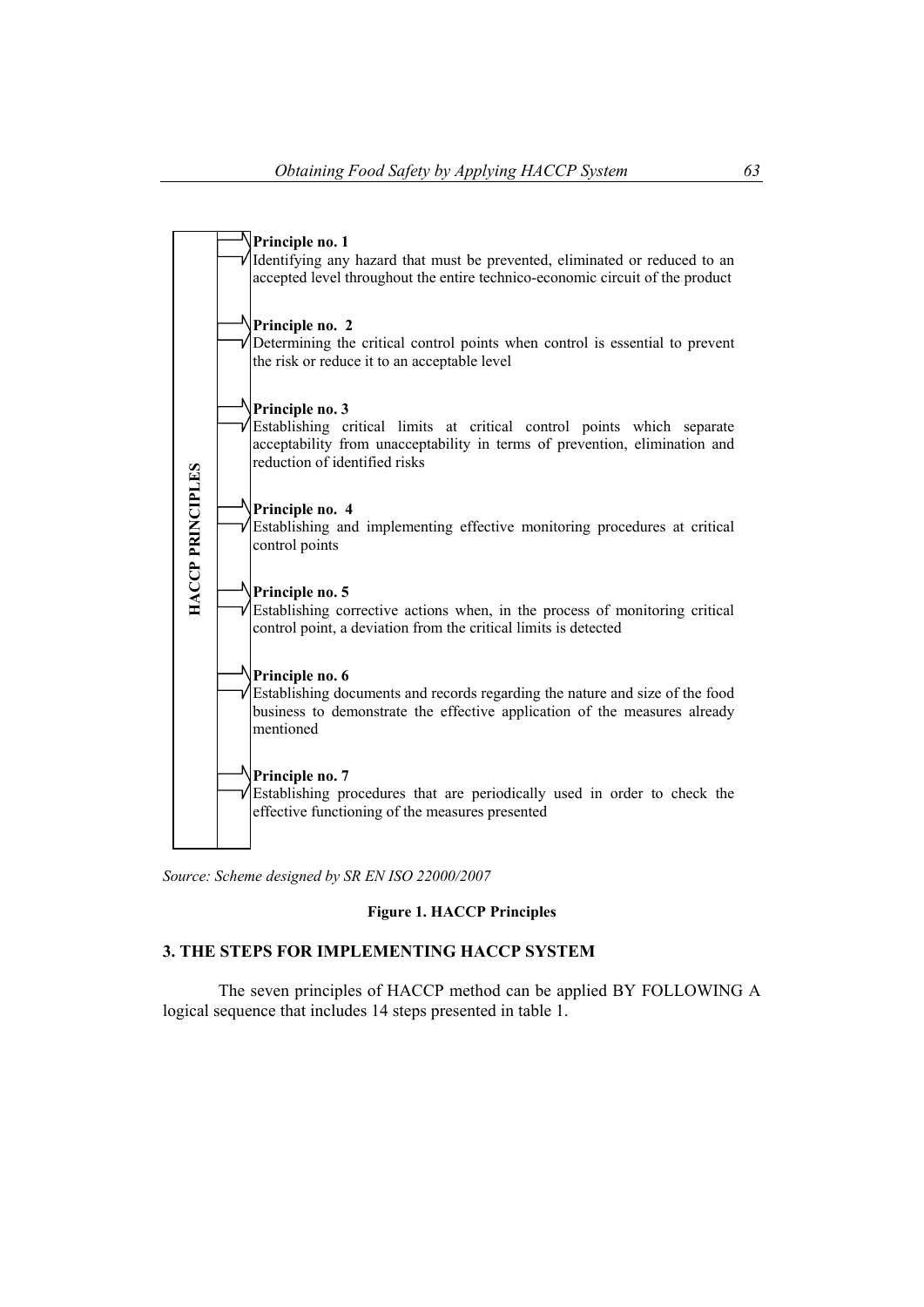|    | Define terms of reference:                                                                              |
|----|---------------------------------------------------------------------------------------------------------|
| 2. | HACCP team selection;                                                                                   |
| 3. | Product description;                                                                                    |
| 4. | Intention to use;                                                                                       |
| 5. | Construction of flow diagram;                                                                           |
| 6. | Flow diagrame verification;                                                                             |
| 7. | Listing risks associated wich each step and listing the measures that will keep risks under<br>control: |
| 8. | Critical control points identification by using a decision tree in each stage;                          |
| 9. | Establish critical limits for each control point;                                                       |
| 10 | Establish a monitoring system for each critical control point;                                          |
| 11 | Establish a corrective action plan;                                                                     |
| 12 | Establish a system for storing records and documents;                                                   |
| 13 | Checking the operation of the HACCP system;                                                             |
|    | 14 Review of the HACCP plan                                                                             |

**Table 1. Stages of the HACCP system** 

*Source: Synopting processing by SR EN ISO 22000/2007* 

#### **4. FOOD SAFETY EN ISO 22000:2007 STANDARD**

Security management system and food safety is found in standard SR EN ISO 22000:2007 specifying system requirements in a food chain. In Romania, the implementation of this standard is found in Law 150/2004, regarding food safety, being the legal basis for ensuring a high level of public health protection and consumer interests, taking into account the diversity of food correlated with the effective functioning of the internal market.

The law establishes general principles that apply to food in order to achieve food safety in the food chain.

According to this law, food safety is assured, taking into consideration following requirements (Figure 2.).

SR EN ISO 22000:2007 establishes requirements for a food safety management system where an organization in the food chain needs to demonstrate its ability to control risks threatening food safety in order to ensure that food is safe at the time of human consumption.

Communication along the food chain is essential to ensure that all significant threats to food safety are identified and adequately controlled at each stage in the food chain. This implies communication among both upstream and downstream organisations in the food chain.

Communication with customers and suppliers about identified risks and control measures will help in clarifying customers and supplier's requirements.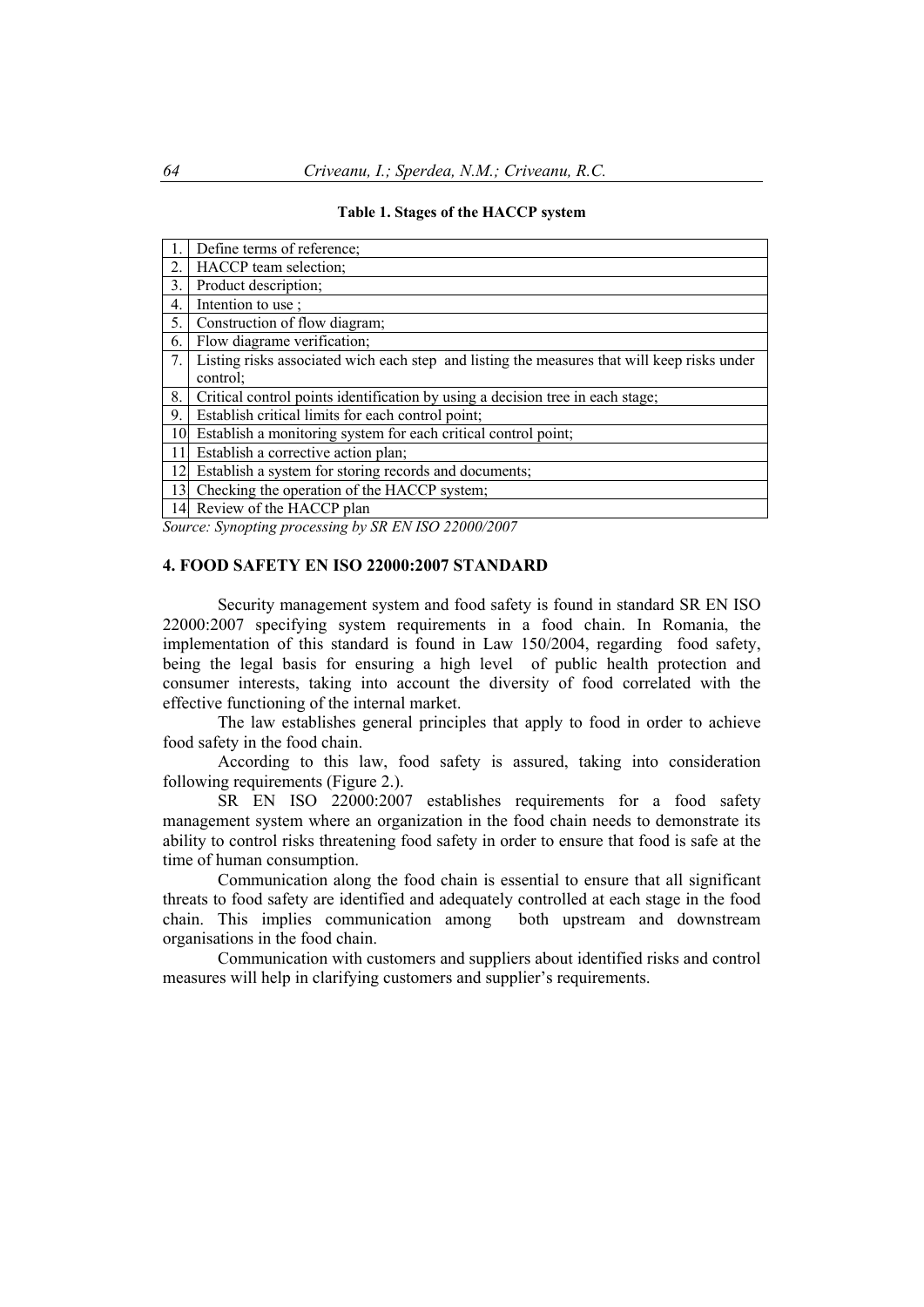

*Source: Scheme designed by Law 150/2004 Art. 14* 

### **Figure 2. Requirements to ensure food safety**

It is essential to recognize the role of the organization and its position in the food chain so that it can ensure effective interactive communication throughout the chain in order to provide safe food to the final consumer. An example of communication between stakeholders within the food chain is shown in Figure 3.

The standard also incorporates HACCP principles and the application stages developed by the Codex Alimentarius Commission. By means of auditable requirements, it combines the HACCP plan with standard preliminary programs (PRP). Risk analysis is the key to an effective food safety management as risk analysis assists in organizing the required knowledge to establish an effective combination of control measures. All risks and dangers should be identified and evaluated.

According to this standard, any organization which aims at producing and / or marketing safe food should:

- Ensure that potential threats to food safety are identified, assessed and controlled so that products do not affect the health of the consumer;

- Communicate appropriate information alongside the food chain on the potential problems regarding the safety of the products;

- Provide information on the development and implementation of a food safety management system by all levels of the organization;

- Periodically assess and update, its own system of food safety management.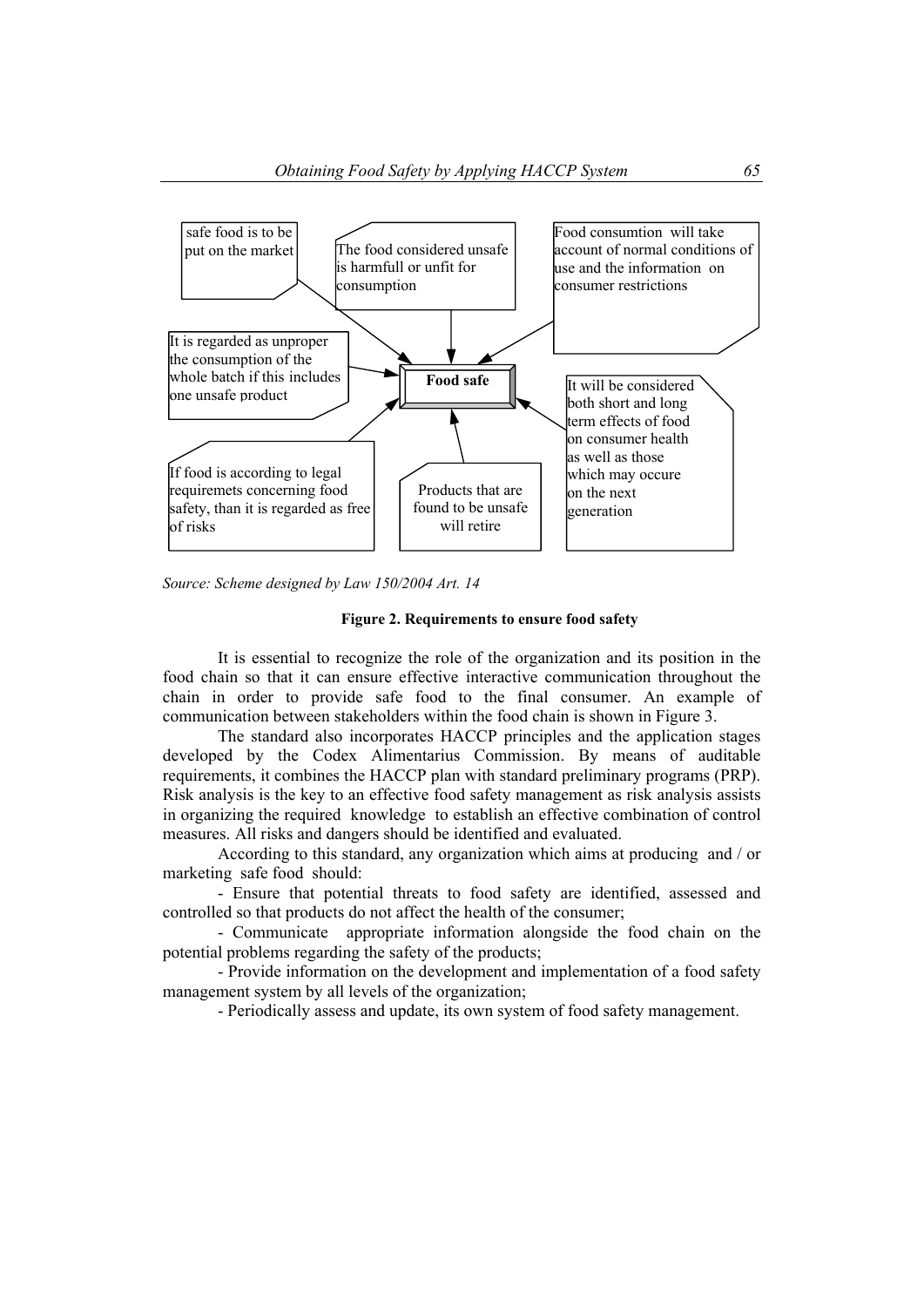

*Source: Figure realized by SR EN ISO 22000/2007*

### **Figure 3. Communication channels in food chain**

It is also suggested the implementation of a food safety management system, system which must combinine the basic principles of risk analysis by critical control points (HACCP) with those of so- called preliminary programs (PRP) for food safety.

In both cases, an effective analysis of food safety risks must consider issues such as:

- Product name or similar identification;
- Origin of the product;
- Biological, chemical and physical characteristics relevant for food safety;
- The ingredients in the recipe, including additives and processing aids;
- Labeling on food safety and handling, processing, use,instructions
- Storage conditions and shelf life;
- Preparation and handling before processing or use;
- Method and manufacturing processes;
- Packaging;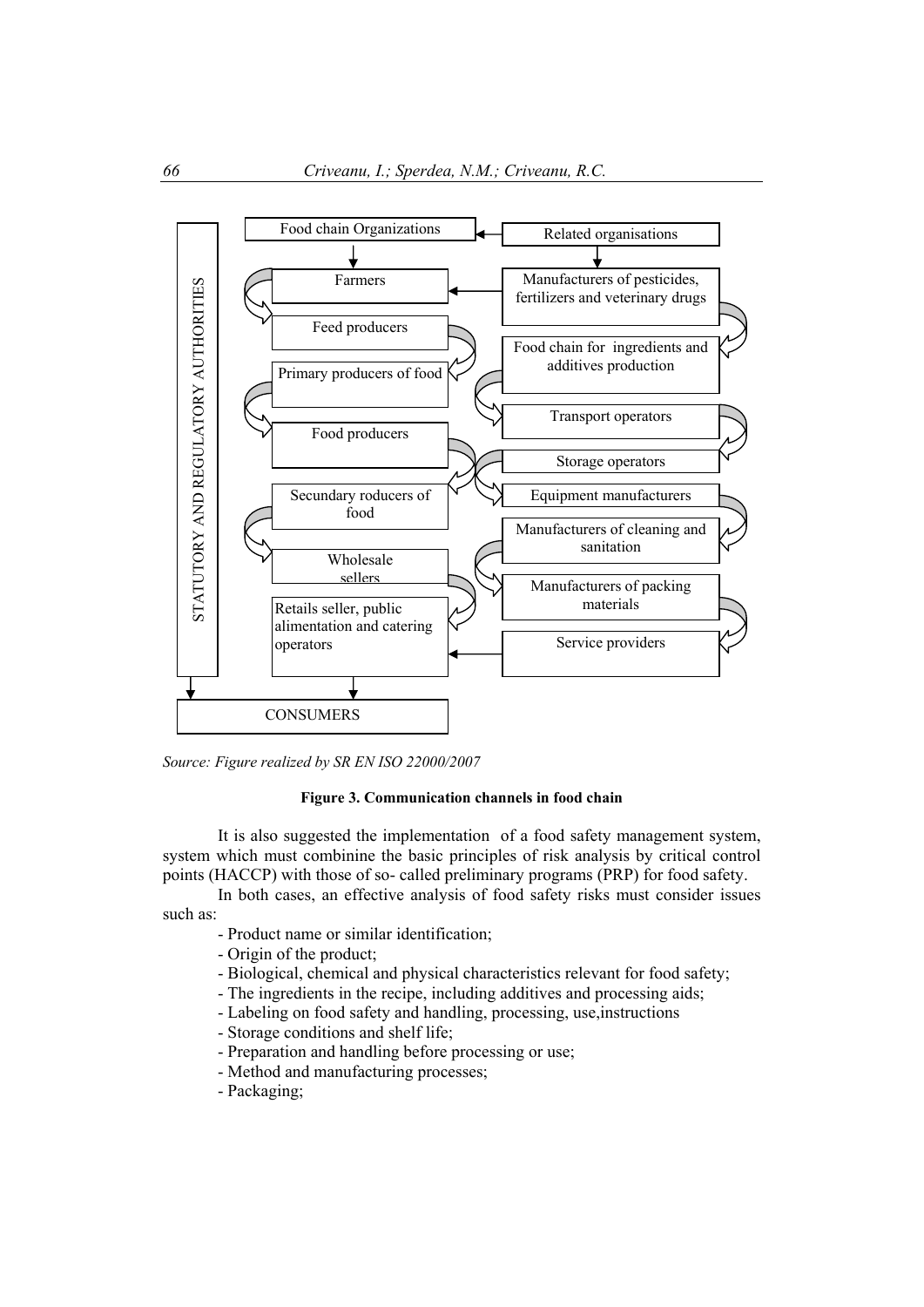- Distribution methods.

Preliminary programs help maintain a hygienic environment throughout the food chain and finally provide safe food for human consumption. These programs include (SR EN ISO 22000:2007): buildings, utilities, ancillary services, equipment, materials and supplies purchased, cleanliness, hygiene, staff etc...

Each preliminary program includes (Law no.150/2004):

- Food safety risks which are about to be controlled;
- Control measures;
- Monitoring procedures;
- Corrections and corrective actions when necessary;
- Inspection staff, applying the necessary corrections and responsibilities;
- Monitoring specific documentation.

Applying this standard by all organizations in the food chain aims at harmonizing the interests of consumers, with the acquisition of food, which is safe for consumption, with the help of the economic agents, whose main aim is that of maximizing profits. Consumers have the right to eat safe food, and traders are required to provide these foods.

## **CONCLUSIONS**

Food safety is related to the presence of hazards in food consumption. Because these dangers can occur at any stage of the food chain, adequate control throughout product's circuit is required impetuously.

Organizations taking part in the food chain are varied, ranging from feed producers and primary producers to food manufacturers, transport and storage operators, wholesale stores and retail food stores, service providers, and and related organizations (producers of equipment, packaging material, cleaning agents, additives, ingredients and so on). Because many of these "actors" are present on stage nutrition, food safety for human consumption is an essential requirement. Food safety has become an impetuous necessity of current society, which is why food has become the center of the universe. If until now, the main concern of producers was only consumer needs, we are now in a position to say that, more important than this, the concern is to satisfy their needs safely.

In order to achieve food security, the European Union claims for implementing food safety management systems, systems that on the one hand help manufactures achieve safe products, and on the other hand, give traders and consumers the confidence that the products they buy do not endanger their health. Through implementing the HACCP system, firms succed in getting safe food.

European consumers want safe and healthy food. Concern of the EU is to ensure that the foods we eat are all on the same level of standards for all its citizens, whether food is produced within the EU or imported. Food safety is a top priority for the EU. The regulations were strengthened and tightened since 2000 and to date in order to ensure that food consumed by European citizens are very safe. This kind of safe it is not in detriment of food quality. Conversely, we can say that it is an element